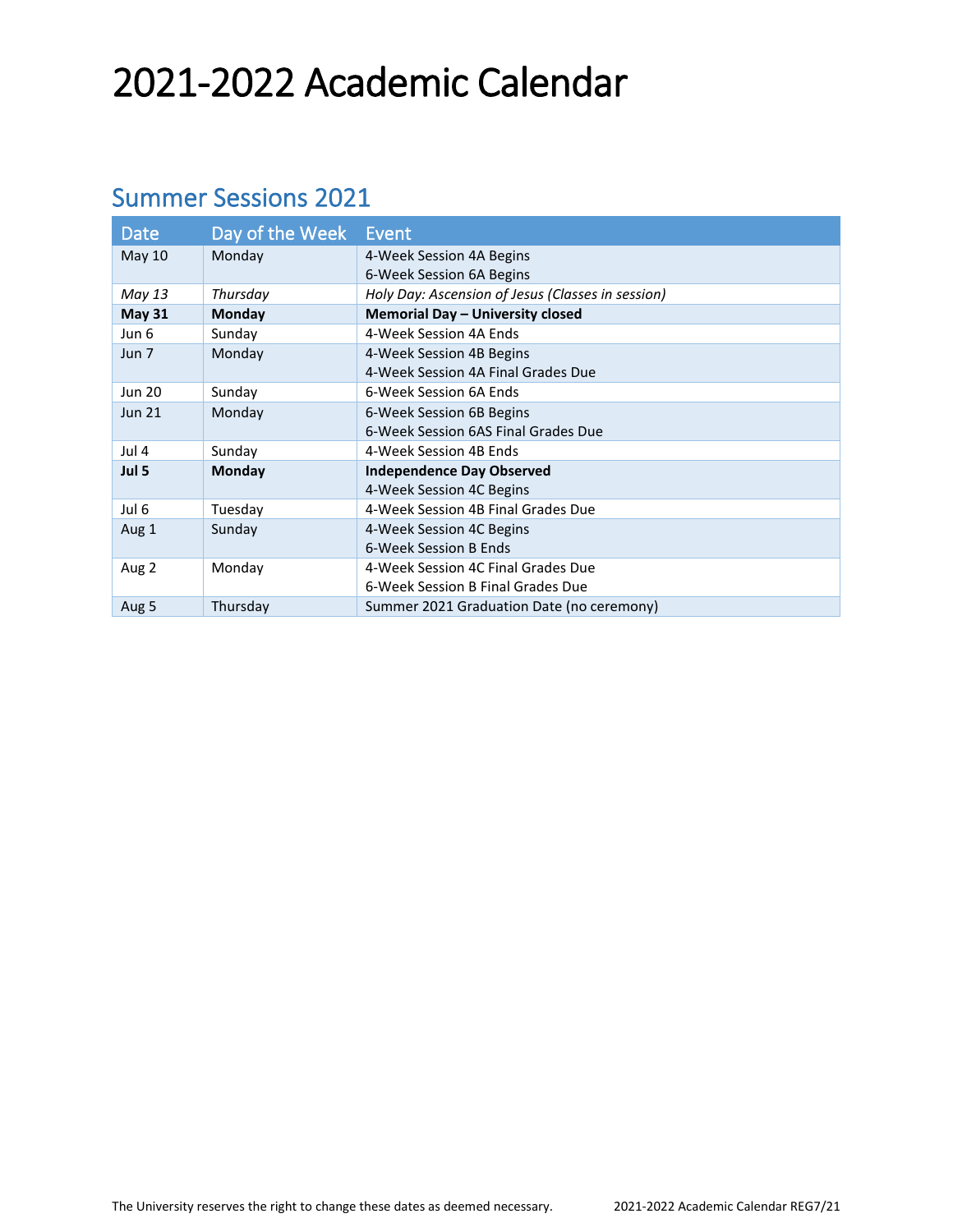#### Fall Session 2021

| Date             | Day of the Week     | <b>Event</b>                                                                                                                          |
|------------------|---------------------|---------------------------------------------------------------------------------------------------------------------------------------|
| Aug 9            | Monday              | 6-Week Session 6A Begins                                                                                                              |
| Aug 14           | Saturday            | Weekend Classes Begin                                                                                                                 |
| Aug 15           | Sunday              | Holy Day: Assumption of the Blessed Virgin Mary                                                                                       |
| <b>Aug 16</b>    | Monday              | Fall Full-Term Classes Begin                                                                                                          |
|                  |                     | First 8-Week Session Begins                                                                                                           |
|                  |                     | 4-Week Session 4A Begins                                                                                                              |
| Aug 20           | Friday              | Last Day to drop classes without record                                                                                               |
| Aug 23           | Monday              | Appropriate signatures required to add and/or withdraw from classes                                                                   |
| Aug 27           | Friday              | Last day to add a class for full term courses                                                                                         |
| Sep 6            | Monday              | Labor Day - University closed                                                                                                         |
| Sep 12           | Sunday              | 4-Week Session 4A Ends                                                                                                                |
| Sep 13           | Monday              | Academic Convocation (Thomasmore100.com)                                                                                              |
|                  |                     | Second Century Campaign Kick-Off (Thomasmore100.com)                                                                                  |
|                  |                     | 4-Week Session 4B Begins                                                                                                              |
| <b>Sep 14</b>    | <b>Tuesday</b>      | Saints Serve (Students will undertake a service project; faculty and staff will join them in                                          |
|                  |                     | our University's commitment to service and community. Thomasmore100.com)<br>(evening classes in session)                              |
| Sep 17           | Friday              | Last day to change grading system for full term courses                                                                               |
| Sep 19           | Sunday              | 6-Week Session 6A Ends                                                                                                                |
| Sep 20           | Monday              | 6-Week Session 6B Begins                                                                                                              |
| Oct 7-9          | Thursday - Saturday | <b>Mid-term break</b>                                                                                                                 |
|                  |                     | No classes Oct. 7-9 for full-term classes, University closed Oct. 8                                                                   |
| Oct 10           | Sunday              | 4-Week Session 4B Ends                                                                                                                |
|                  |                     | First 8-Week Session Ends                                                                                                             |
| Oct 11           | Monday              | Mid-term grades due electronically                                                                                                    |
|                  |                     | 4-Week Session 4C Begins                                                                                                              |
|                  |                     | 8-Week Session Begins                                                                                                                 |
| Oct 12-15        | Tuesday - Friday    | Mid-term grade access for students / First-Year advising sessions                                                                     |
| Oct 18-22        | Monday - Friday     | Spring 2022 advising week for all currently enrolled students                                                                         |
| Oct 22           | Friday              | Last day to withdraw with a passing grade                                                                                             |
| Oct 25-28        | Monday - Thursday   | Spring 2022 priority registration week                                                                                                |
|                  |                     | Monday, Oct. 25 - Seniors                                                                                                             |
|                  |                     | Tuesday, Oct. 26 - Juniors                                                                                                            |
|                  |                     | Wednesday, Oct. 27 - Sophomores                                                                                                       |
|                  |                     | Thursday, Oct. 28 - First-Years                                                                                                       |
| Oct 29           | Friday              | Open registration for Spring 2022                                                                                                     |
| Oct 31           | Sunday              | 6-Week Session 6B Ends                                                                                                                |
| Nov 1            | Monday              | Holy Day: All Saint's Day                                                                                                             |
|                  |                     | 6-Week Session 6C Begins                                                                                                              |
| Nov <sub>7</sub> | Sunday              | 4-Week Session 4C Ends                                                                                                                |
| Nov 8            | Monday              | 4-Week Session 4D Begins                                                                                                              |
| <b>Nov 15</b>    | Monday              | Graduation Applications for Spring 2022 due in the Registrar's office<br>Summer 2022 schedules due to the Academic Dean and Registrar |
| <b>Nov 24-27</b> | Wednesday-          | Thanksgiving Holiday - University closed                                                                                              |
|                  | Saturday            |                                                                                                                                       |
| Dec 3            | Friday              | Last day of classes before final exams                                                                                                |
| Dec 4            | Saturday            | Final Exams for Saturday classes                                                                                                      |
| Dec 6-9          | Monday - Thursday   | Final Exams for weekday and evening classes                                                                                           |
| Dec 8            | Wednesday           | Holy Day: Feast of the Immaculate Conception (Exams in session)                                                                       |
| Dec 9            | Thursday            | Fall semester ends for traditional courses                                                                                            |
| Dec 12           | Sunday              | 4-Week Session 4D Ends                                                                                                                |
|                  |                     | Second 8-Week Session Ends                                                                                                            |
|                  |                     | 6-Week Session 6C Ends                                                                                                                |
| Dec 13           | Monday              | Final grades due electronically for traditional classes                                                                               |
| Dec 16           | Thursday            | Fall 2021 Graduation (no ceremony)                                                                                                    |

The University reserves the right to change these dates as deemed necessary. 2021-2022 Academic Calendar REG7/21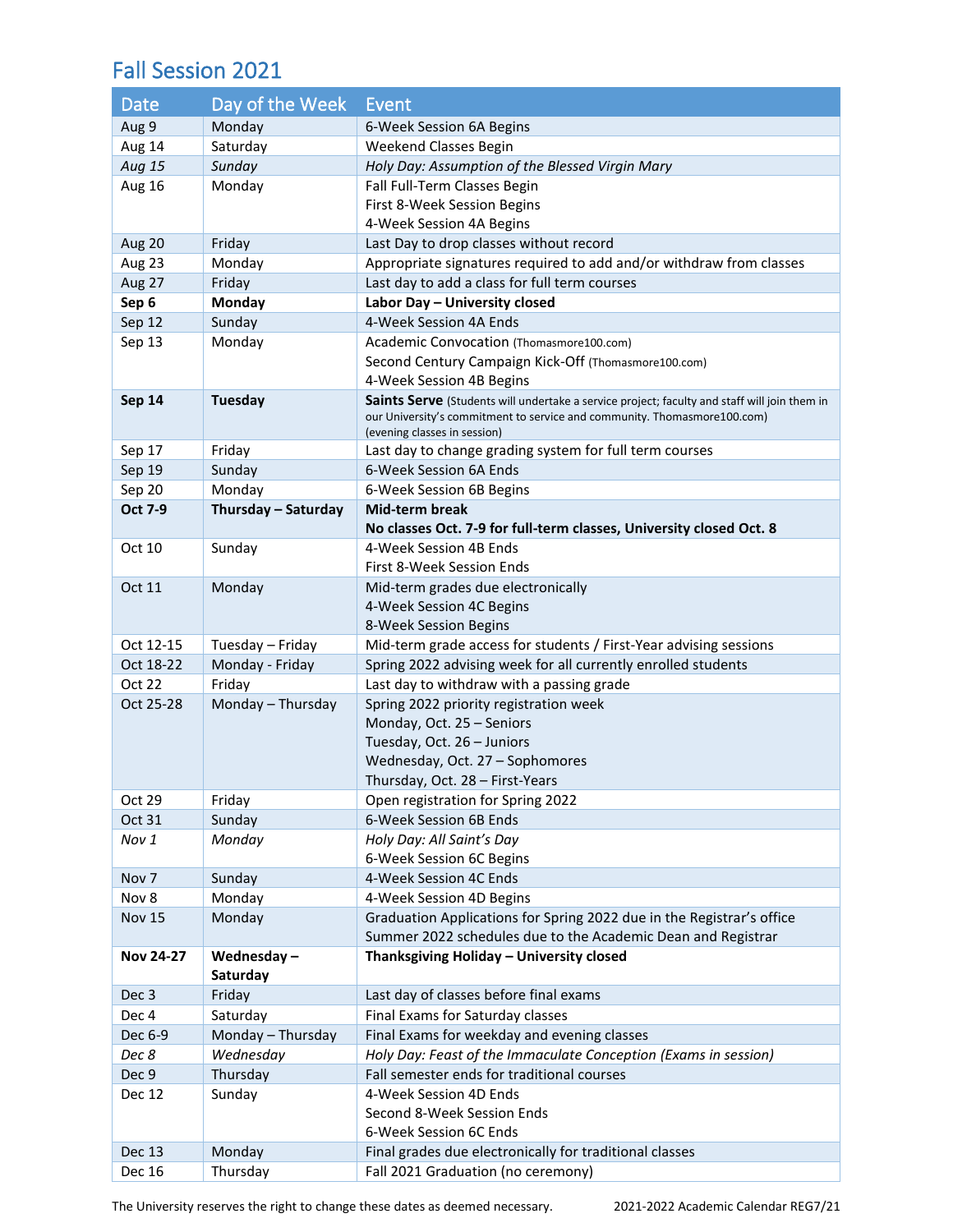## Winter Session 2022 – (Crosses into Spring)

| <b>Date</b>   | Day of the Week Event |                                                 |
|---------------|-----------------------|-------------------------------------------------|
| <b>Dec 13</b> | Monday                | <b>Winter Session Begins</b>                    |
| Dec 25        | Saturday              | Holy Day: Christmas                             |
| Jan 1         | Saturday              | Holy Day: Solemnity of Mary, Mother of God      |
| Jan 16        | Sunday                | <b>Winter Session Ends</b>                      |
| <b>Jan 17</b> | <b>Monday</b>         | Martin Luther King, Jr. Day - University closed |
| Jan 18        | Tuesdav               | Winter Session Final Grades Due                 |